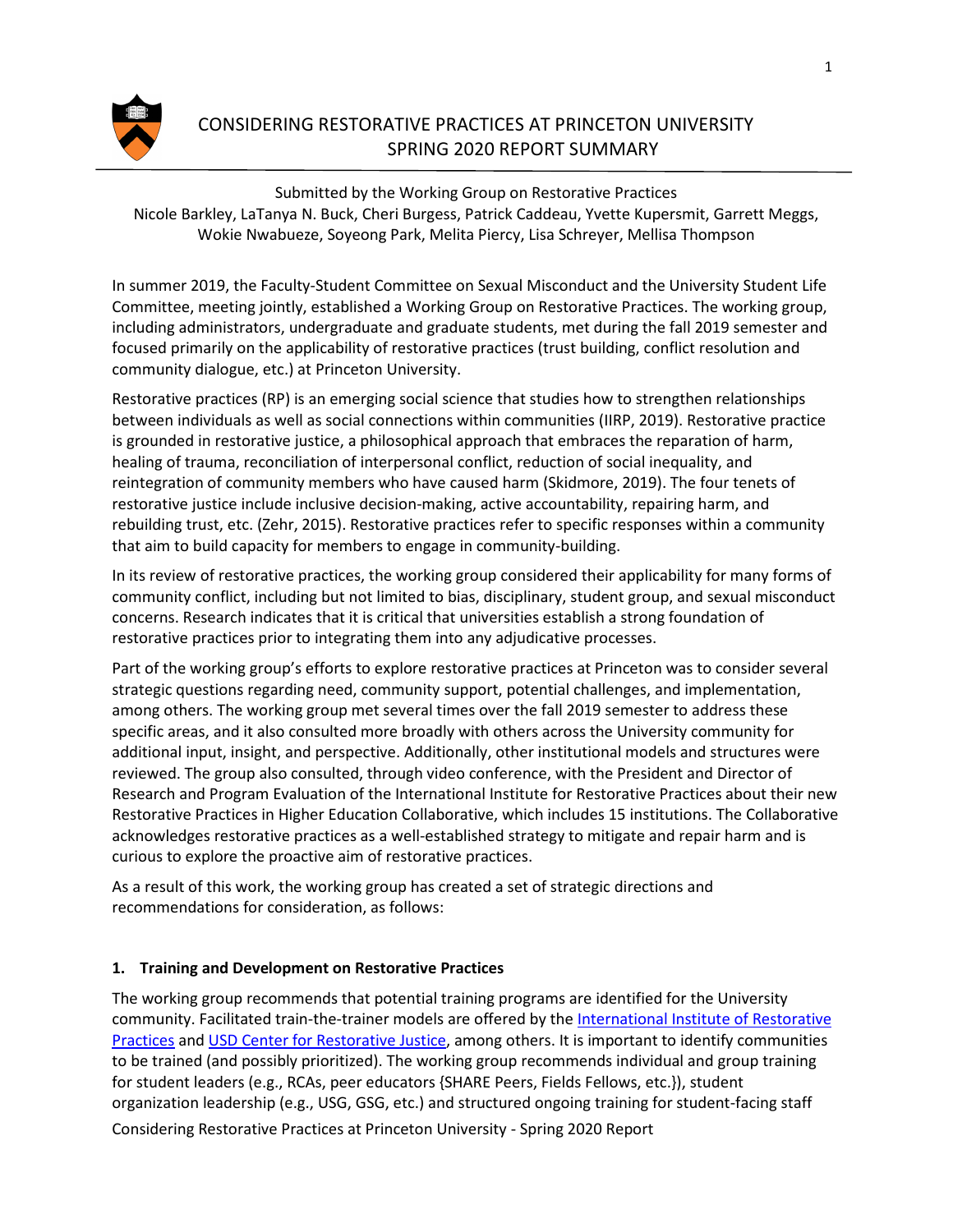and administrators (and incorporating faculty leaders/ heads of colleges/DGSs). Wintersession may pose a unique opportunity for more in-depth training opportunities.

The working group suggests considering multiple training and restorative models to address potential conflicts and power dynamics (student-to-student, staff-to-student, staff-to-staff, faculty-to-student, etc.). Additionally, the group proposes training for student-facing staff and administrators during Summer 2020, in preparation for the upcoming Fall elections, a time at which community dissent and conflict are anticipated. It is imperative to have properly trained and skilled facilitators to assist the student and broader community to productively engage in conversations and provide support, if and when needed.

## **2. Incorporating Restorative Practices into Existing Structures**

The working group recommends that potential avenues for incorporating restorative practices into existing structures be explored. Introduction of restorative practices concepts could be integrated into existing training and /or leadership opportunities, such as Outdoor Action, undergraduate and graduate student orientations, student organization training, and the Pre-Read discussions.

Language in University policies and documents could also be amended to reflect the principles of restorative practices. For example, language in the housing contract, RRR or other university policy documents could propose restorative practices as an avenue for resolving interpersonal or community concerns. To that end, a restorative practices option could be considered a viable official alternative to resolving conflicts that do not rise to the level of a disciplinary issue. Students with low-level conflicts that might otherwise result in a No Contact Order could be offered an opportunity to address the conflict through restorative practices. The group recommends that a cadre of trained facilitators be assembled to assist with this work (somewhat akin to Title IX advisers). This group could also serve as a point of contact for other community issues that do not rise to the level of discipline.

### **3. Framework and Outreach**

The working group believes that this work will need to begin by exploring language and making clearer to the community the intent of this work and to educate the community on what restorative practices are. Emotional intelligence is a framework that may resonate with the community and that could be used to help explain these concepts initially when introducing this work to the community.

Once the concepts have been introduced, a starting point for these conversations could be about normsetting and culture. The group proposes that the concepts of accountability and acknowledging wrongdoing are the initial concepts to address. These concepts could teach others how to give grace to allow for growth and understanding and to enable accountability for people to learn from mistakes.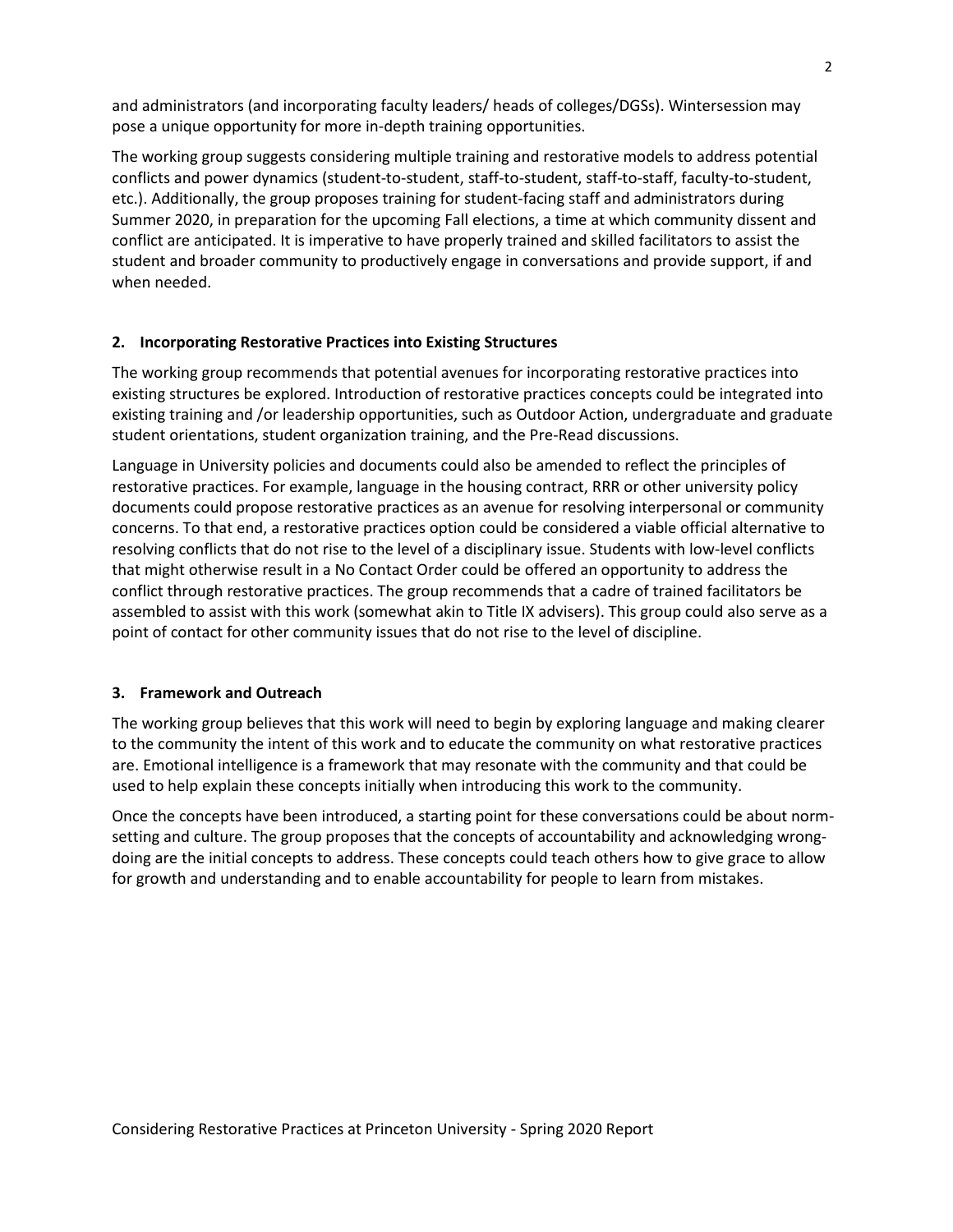It will be important to have students engaged from early on in the development of this framework and the introduction to the community. Students should be equal partners in this work, and we should aim to find areas to be more transparent in decision-making around these structures.

### **4. Determine a Structure and Support for Restorative Practices**

The working group proposes that the focus of a restorative practices program, as a service and resource, is prioritized with students and eventually scaled up to more intentionally include faculty/staff/administrators. Many questions arose around *who* specifically would be responsible for the work. There must be a delineated office where restorative practices reside, where efforts can be tracked, maintained, and assessed. In this way, the initial groundwork is proposed to be coordinated through a term role in Campus Life, specifically the Office of Diversity and Inclusion-Campus Life. As the scale and scope of responsibility and outreach expands, this proposed structure may have to be reconsidered.

The committee recommends hiring a full-time 1 or 2-year term coordinator position (similar to time bound project roles in the Office of Institutional Equity and Diversity). This person could give focused attention and effort to exploring and implementing restorative practice models, practices, and processes that could work within the Princeton context. The coordinator will conduct detailed focus groups, meet with University stakeholders, review current institutional policy and structures (to incorporate alternative processes), develop and facilitate restorative training modules, maintain a database of trained facilitators/trainees, create a communication and outreach plan (i.e., website, resource guide, requests, etc.), create a structured restorative practices program, and provide long-term recommendations for scope of the initiative.